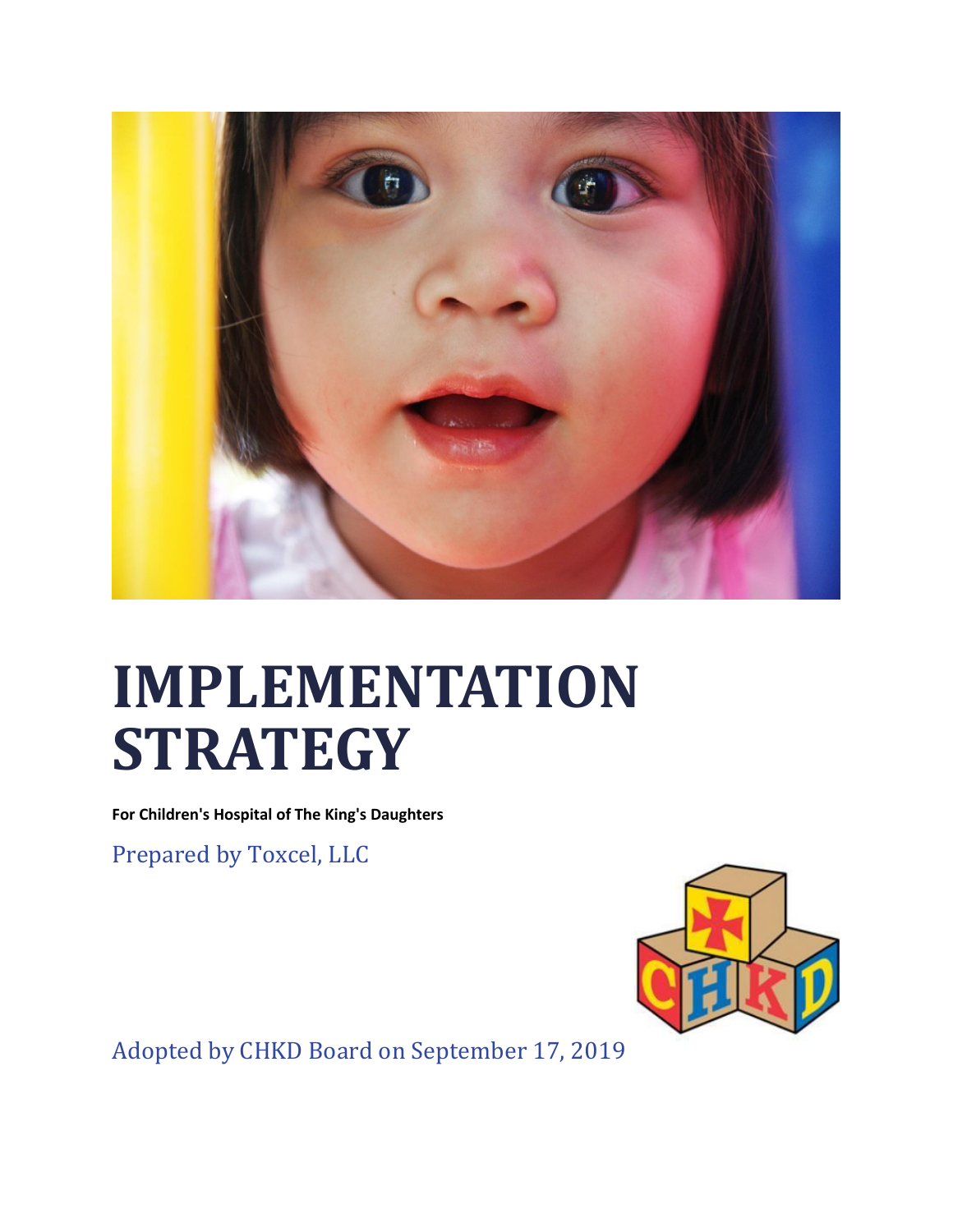## **IMPLEMENTATION STRATEGY**

## Overview of Children's Hospital of The King's Daughters (CHKD)

CHKD is Virginia's only freestanding children's hospital and the heart of a comprehensive pediatric healthcare system serving eastern Virginia, northeastern North Carolina and Virginia's Eastern Shore. Many of CHKD Health System's services are unique to the region, meeting pressing public health needs that would otherwise go unmet. The hospital is home to the region's only Level I pediatric trauma center, the area's largest and most sophisticated neonatal and pediatric intensive care units, a transitional care unit, and Virginia's only Level I pediatric surgery program.

In addition to its inpatient services, CHKD is home to more than 25 pediatric sub-specialty programs that care for children with chronic illnesses like cancer, asthma, and diabetes as well as mental health disorders. Signature outpatient services include pediatric urgent care, diagnostic testing, rehabilitation therapies, and sports medicine. The Health System's Surgery Group includes more than 20 pediatric surgeons in six specialties, including cardiac surgery, neurosurgery, orthopedic surgery, pediatric general surgery, plastic and reconstructive surgery, and urology. With approximately 3,000 employees, CHKD offers a full range of pediatric-trained clinical and support staff who are exclusively dedicated to the care and well-being of children.

## Community Health Needs Assessment: Process and Priorities

From November 2018 to April 2019, CHKD conducted a community health needs assessment (CHNA) with support from Toxcel, LLC. The joint CHNA covered all three licensed facilities within the CHKD Health System: Children's Hospital of The King's Daughters (CHKD) located in Norfolk and CHKD's two Health and Surgery Centers, located in Newport News and Virginia Beach. Consequently, this joint Implementation Strategy includes all three of these facilities.

To complete its Community Health Needs Assessment, CHKD collected data from several different sources: a community health survey (in collaboration with other area hospital systems), focus groups, stakeholder interviews, and health indicator analyses. The online survey was open to all community members. Toxcel facilitated focus groups and conducted stakeholder interviews to gain a deeper appreciation for issues that affect children's health and key health priorities, particularly among members of medically underserved, low-income, and minority populations. A quantitative analysis of pediatric health indicators was conducted to assess health status and provide additional information to layer with stakeholder perception in order to identify priorities.

Through these activities, CHKD identified the following significant health needs:

- Mental health
- Obesity
- Child abuse
- Asthma
- Sexually transmitted infections
- Teen pregnancy
- Alcohol/substance abuse
- Social determinants of health including poverty, unemployment, and community violence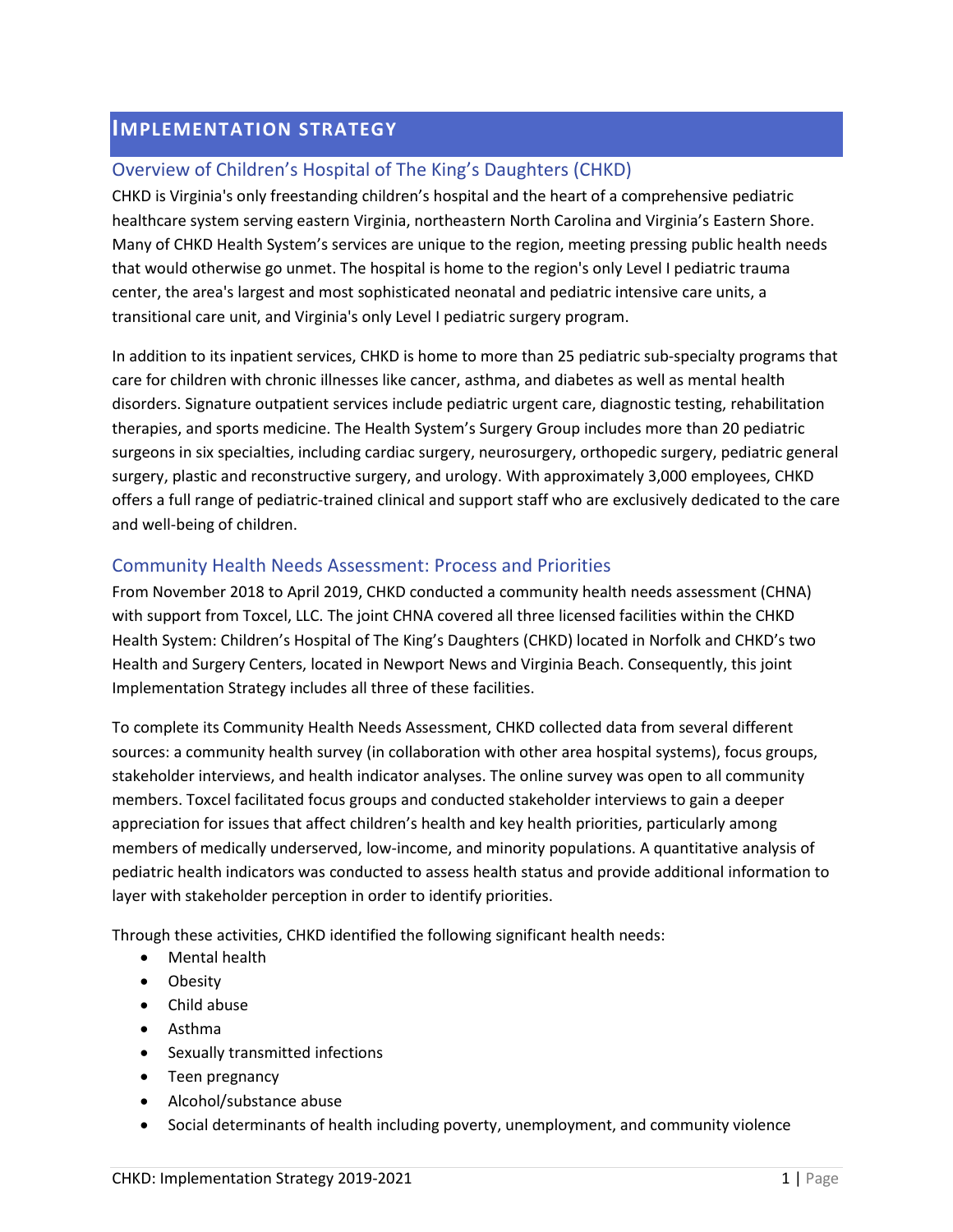CHKD's senior leadership team, its physician leaders and CHKD's Parent and Family Advisory Council established priorities among these significant needs using the following criteria:

- Fit within CHKD's mission, goals, and scope of service
- Community ranking of importance
- Degree to which CHKD has the resources needed to address the issue

Based on this criteria, there was strong consensus that CHKD should focus its Implementation Strategy on **pediatric mental health** given the high level of need. In CHKD's 2013, 2016, and 2019 Community Health Needs Assessments, experts and stakeholders from across CHKD's service area said improving children's access to mental health care was the region's number one priority for pediatric health. Internal CHKD statistics on services sought by patients further underscores this need. In the last three years, outpatient therapy visits and mental health consultations increased from **4,833** (FY15) to more than **15,000** (FY19). During this period, CHKD's wait list for outpatient therapy peaked at 500+ children.

Since the 2016 CHNA, CHKD has significantly expanded its outpatient mental health services in the region. Over the next three years, CHKD plans to continue to invest significant resources into pediatric mental health. The centerpiece of this commitment is the building of a 14-story, 60-bed pediatric mental health hospital scheduled to open in 2022. This \$224,000,000 building will also include a full continuum of children's mental health services including a partial hospitalization program, outpatient therapy and support services, improving quality and access for pediatric mental health services across the region.

## CHKD Implementation Strategy from 2019-2021

This document outlines the joint Implementation Strategy that CHKD has developed to address the community health needs and priorities identified in its CHNA over the next three years. For the core priority of **pediatric mental/behavioral health**, this implementation strategy describes:

- Work already underway at CHKD to support pediatric mental/behavioral health
- Additional actions that CHKD plans to take to address this priority area
- Programs, resources and collaborations CHKD will use to address pediatric mental/behavioral health
- Anticipated impacts of these actions

## Issues Not Addressed in the Implementation Strategy

Given the scope and depth of the need for mental health care and the significant resources CHKD plans to devote to expanding its mental health services, CHKD is focusing solely on this issue in its implementation plan.

At the same time, it plans to continue to commit programming and resources to its ongoing initiatives to address obesity, child abuse and social determinants of health. These existing efforts are outlined below: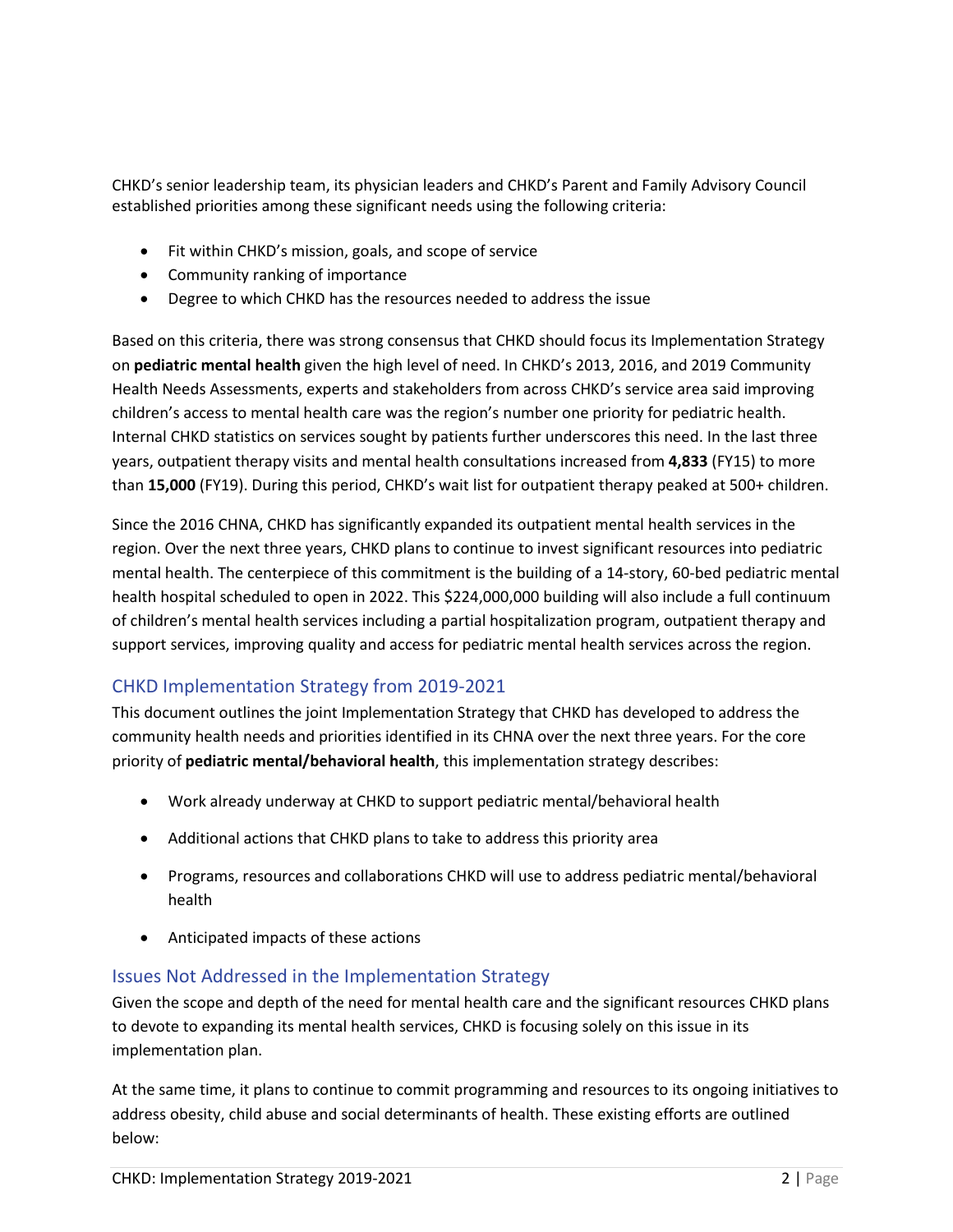- *Childhood obesity.* CHKD's weight management program continues to streamline the scheduling process to reduce wait times and increase patient access, particularly in the growing north Suffolk location. A nurse practitioner finished requirements for board certification in bariatric medicine and the new medical director completed certification in May 2019. Potential telemedicine services to rural areas, where patients have limited resources and transportation, is being explored to expand services to Gloucester and Elizabeth City, NC. The program's staff members partner with CHKD community outreach and the hospital's sports medicine program to offer lifestyle and group fitness classes to the community.
- *Child abuse.* In 2017 CHKD's Child Abuse Program received a two-year grant to help assess and combat child sex trafficking in the region. Because of this focus, the program has increased the identification and services provided to victims of child sex trafficking by over 600 percent. The program continues to expand its efforts to reach more victims of sexual exploitation and other forms of child abuse through the coordinated efforts of multidisciplinary teams. Overall visit numbers increased in fiscal year 2018 by over 30 percent, particularly from the Peninsula. FY19 has yielded the largest number of patients, 1,523, since the Child Abuse Program opened in 1998. Ten local civilian and military multidisciplinary teams continue to meet regularly with program staff to collaborate and coordinate efforts in order to reduce potential trauma to children and families while preserving and respecting the rights, mandates and obligations of each agency. The Child Abuse Program continues its momentum in building a community response to children who have been sexually exploited. Since starting the initiative in January 2017, staff have helped more than 100 children who were at high risk of or who met the definition of being commercially sexually exploited. We have also referred many of these children to a survivor-led mentoring services designed specifically for trafficked children.
- Social Determinants of Health (SDoH) such as poverty, unemployment, and community violence are being evaluated through our Clinically Integrated Network (CIN), Fortify Children's Health a collaboration with University of Virginia, dedicated to improving children's health to ensure easy access to the best care in the right location with efficiency and value. Our primary pediatric practices utilize the Safe Environment for Every Kid (SEEK) tool in Primary Pediatric practices to identify and resource SDoH. Additionally, our team of medical social workers addresses these needs on a daily basis in the medical hospital and in our General Academic Pediatrics clinic.

Other significant health needs identified through the CHNA are not being specifically addressed in this Implementation Strategy for the following reasons:

 Asthma: CHKD provides medical services and community outreach education and will continue this programming. Other organizations in the community also address the need/resources associated with childhood asthma.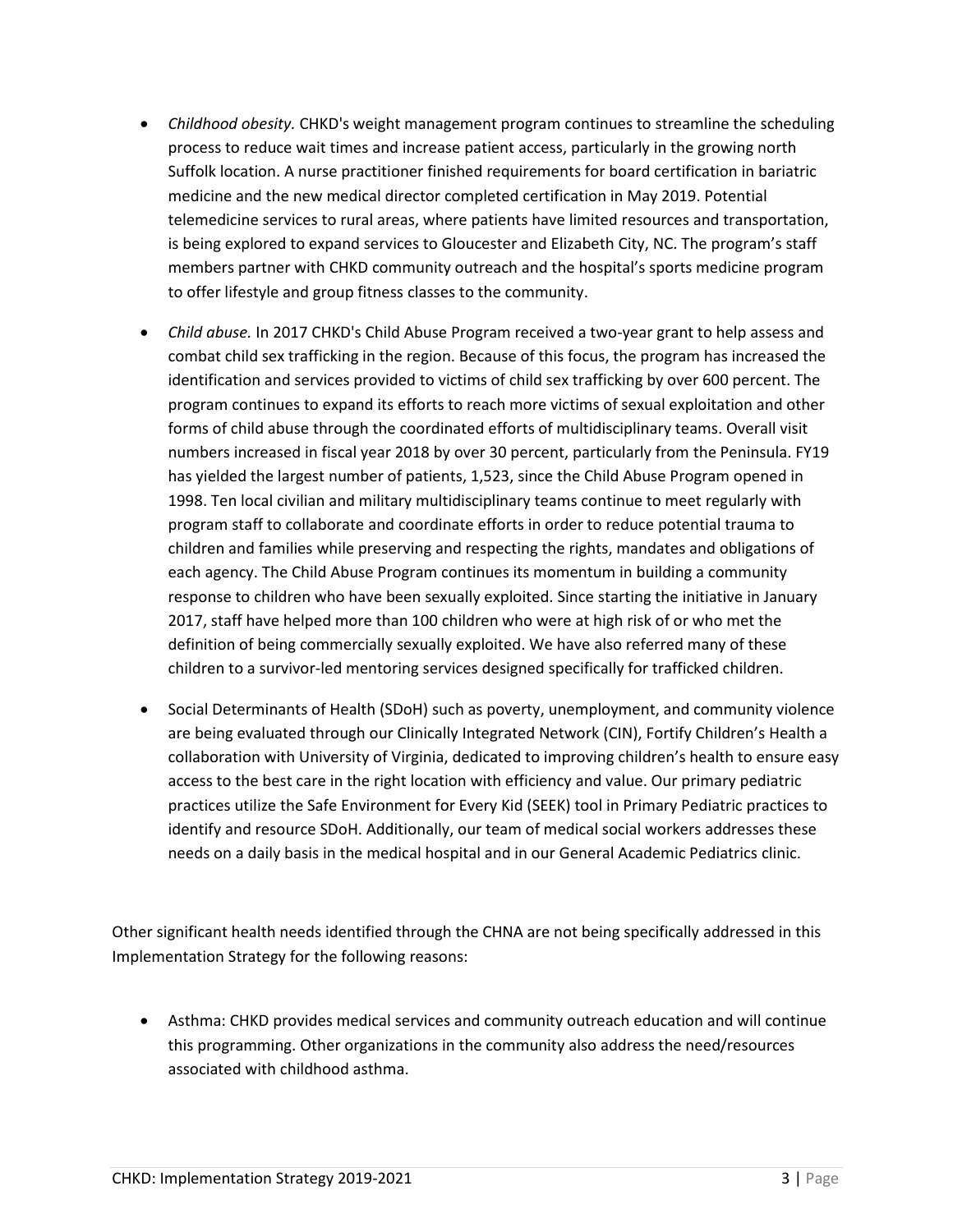- Sexually transmitted infections: CHKD's clinical programming addresses the treatment and prevention of STIs. Other organizations in the community also address this issue.
- Teen pregnancy: CHKD's clinical programming and collaboration with EVMS provide care and evaluation on this topic. Other organizations in the community also address the needs and resources associated with teen pregnancy.
- Alcohol/substance use disorder: We will continue to care for the medical detoxification needs of adolescents in our medical hospital as appropriate. Other organizations in the community are addressing the need/resource constraints associated with alcohol/substance use disorders in children.

Many of these issues are within the scope of CHKD's mission, expertise, resources or any combination thereof. Additionally, many of these needs are within the purview of other health care providers and/or community or public agencies. CHKD regularly and routinely offers its expertise and assistance, seeks to collaborate and dedicates community resources to address a broad range of issues relating to the health and welfare of children.

Stakeholders involved in identifying **pediatric mental/behavioral health** as the sole focus of the Implementation Strategy felt that addressing this critical issue will have a positive ripple effect on pediatric health and well-being overall, affecting multiple other identified health needs, such as violence, crime, substance abuse and, as our pediatric population grows older, child abuse and childhood obesity.

## **PRIORITY ISSUE**

## Pediatric Mental/Behavioral Health

CHKD currently offers a combination of:

- **Outpatient services** in Norfolk, Virginia Beach, Chesapeake, and Newport News.
- **Consultation/liaison services** to support patients and families with co-occurring medical health and mental health needs.
- Early stage development of mental health services via **telemedicine** in coordination with CHKD pediatric practices.
- **Crisis Evaluation Services** for children and adolescents through the emergency department staffed around the clock by Licensed Mental Health Therapists.

According to CDC data in 2014, suicide is now the second leading cause of death for children ages 10-14 and ages 15-24. As the 2019 CHNA underscored, mental and behavioral health care available today for children is fragmented and wait times for services can be extensive. With high demand and limited availability of acute inpatient psychiatric beds, children often spend extended periods of time in CHKD's emergency department awaiting the availability of an appropriate inpatient psychiatric bed.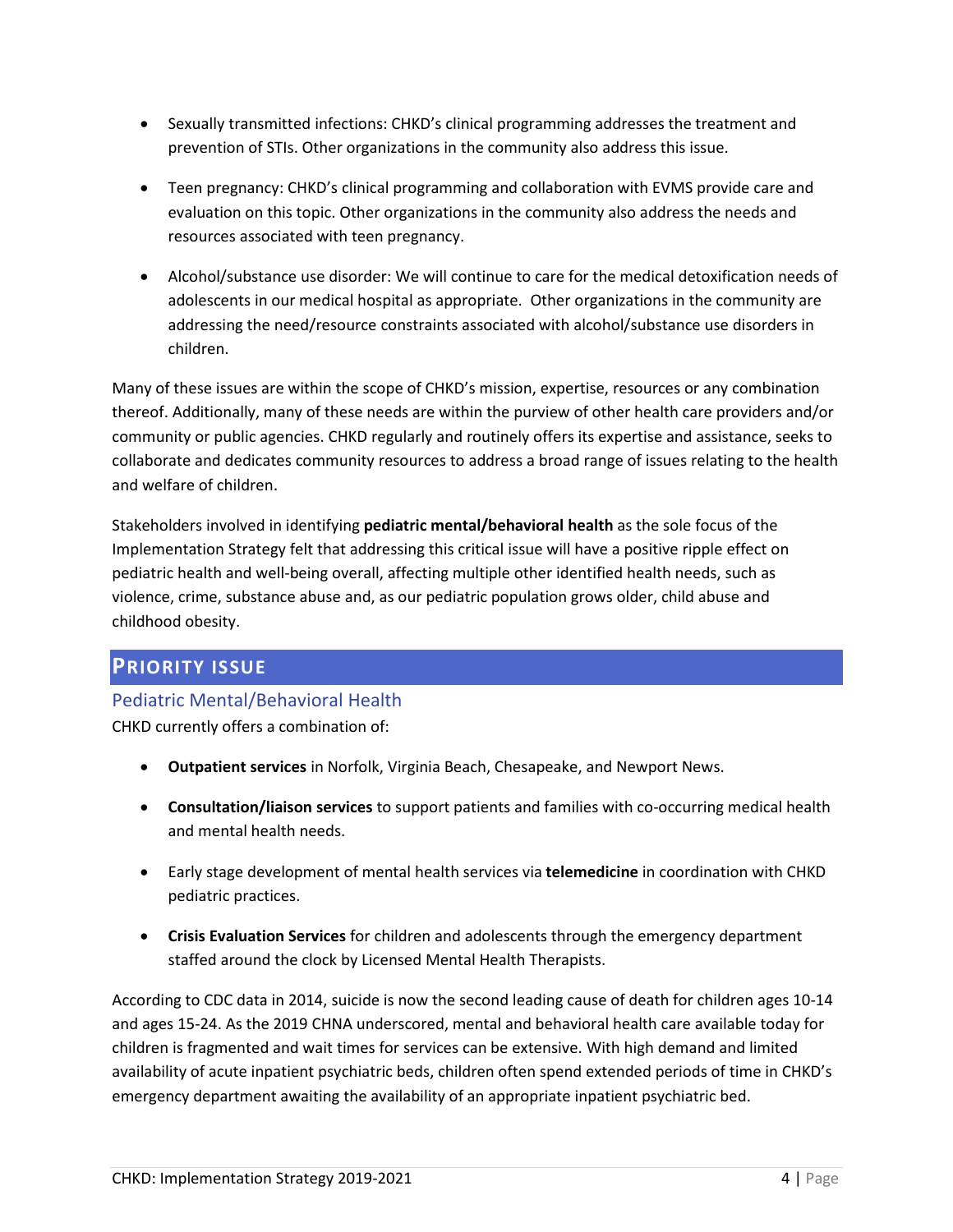Faced with an ongoing shortage of inpatient beds for these patients and limited options for more intensive mental health care, CHKD sought and received state approval to add 60 inpatient mental health beds to its Norfolk campus. This new facility is scheduled to open in 2022 and will offer partial hospitalization programs, outpatient programs and support services designed to help children get back to their lives and schools smoothly. The project will involve hiring nearly 400 new employees and will improve access to quality mental health services across its entire service area.

Furthermore, CHKD is focusing its mental health efforts not only on several inpatient psychiatric care but also on the least-served mental health patients and programming that is not currently available in our region, including the following:

- Children ages 5 and under,
- Children with neurodevelopmental disorders including autism,
- Children with eating/feeding disorders,
- Children with chronic medical and co-occurring mental illness, and
- Children with somatic symptom disorder

## **Action Steps**

CHKD plans to further support mental/behavioral health for children and adolescents in the following ways over the next three years:

- Develop and open an outpatient crisis and access program for children who are discharging from inpatient psychiatric care or who come to our emergency department in crisis and are not connected to community resources – a time-limited program to meet the immediate needs of the child and family, help them navigate the crisis, and connect them to appropriate ongoing resources so there is no delay in care.
- Explore public/private partnership opportunities to support military families and their children.
- Recruit and hire both clinical and research-focused mental and behavioral health providers to support pediatric needs in CHKD's service area and the Commonwealth. This includes hiring four additional child psychiatrists by Q3 in FY20 and a fifth by 2022. Additional intensive outpatient care clinicians will be hired in 2021 in anticipation of the mental health hospital opening in 2022.
- Provide evidence-based, research-supported training for providers to ensure continued excellence including:
	- Ongoing training in Parent Child Interaction Therapy via in-house trainers.
	- Ongoing training in Trauma-Focused Cognitive Behavioral Therapy via in-house trainers.
	- Team training in Dialectical Behavioral Therapy (10-day intensive). Key concepts include: mindfulness, skills to manage distress, tolerance and emotional regulation, acceptance of uncomfortable thoughts/feelings and communication, specifically interpersonal problem solving.
- Establish an academic/research center with a child and adolescent psychiatry fellowship program.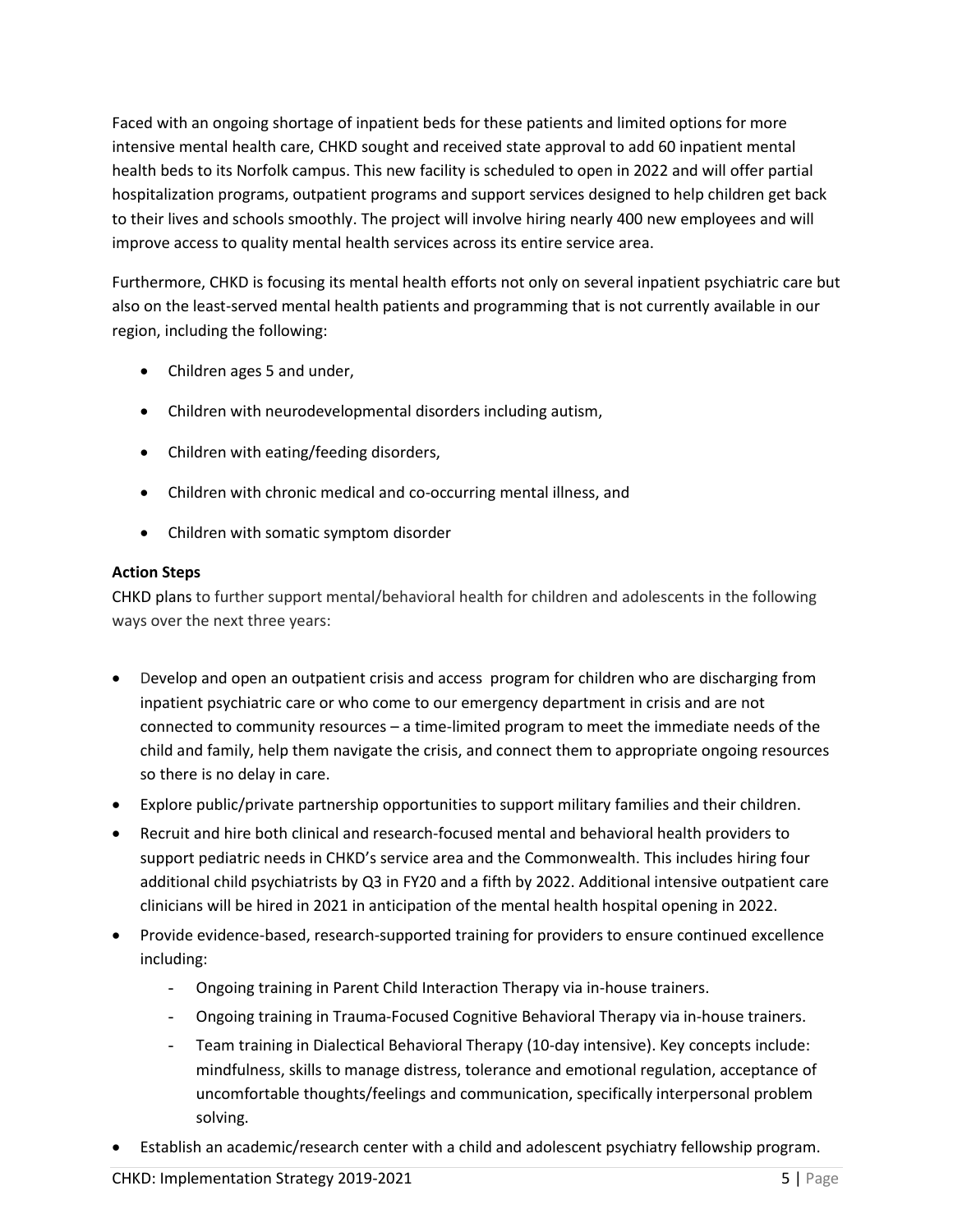- By 2021, develop intensive outpatient programs and telemedicine programs with additional therapists across the region.
- Offer integrated care for complex co-occurring physical and mental health conditions.
- Prepare for the 2022 opening of the mental health facility with inpatient mental health services.
- Continue to provide the CHKD emergency department with round-the-clock licensed mental health therapists to address the emergent mental health needs of patients in crisis.
- Continue to evaluate the best models of care for addressing both the primary care needs of the pediatric population as well as their mental health care needs.

#### **Collaborations**

The vast scope of this effort requires significant coordination and collaboration with partners and extensive resources, including state, local, and federal resources; economic development resources; corporate support; individual philanthropists; civic groups; patients and families; community agencies; providers; payers; and foundations — in effect, the entire community.

For instance, CHKD is currently involved in a statewide partnership with the Virginia chapter of the American Academy of Pediatrics, Virginia Department of Health, and the Department of Behavioral Health and Developmental Services to roll out a program called the Virginia Mental Health Access Project (VMAP). There are four parts of this program are outlined in the figure below.

#### *Figure 1: Components of the VMAP*



As part of CHKD's efforts to expand access to care for children in need of mental health services, CHKD works in partnership with local pediatricians, mental health providers and programs, schools and other organizations with shared goals. These collaborations expand CHKD's reach across our region.

#### **Anticipated Impact**

Over the next three years, CHKD plans to make a significant investment in people, programming and the delivery of care to honor its commitment to children and families across Hampton Roads. CHKD's goal is to provide early identification and intervention and to improve access to both inpatient and outpatient mental health services for children throughout Hampton Roads. CHKD projects a 228 percent increase in outpatient mental health services by FY22 as we strive to provide clinical excellence, innovation, accessibility, and hope for children with mental health needs and their families.